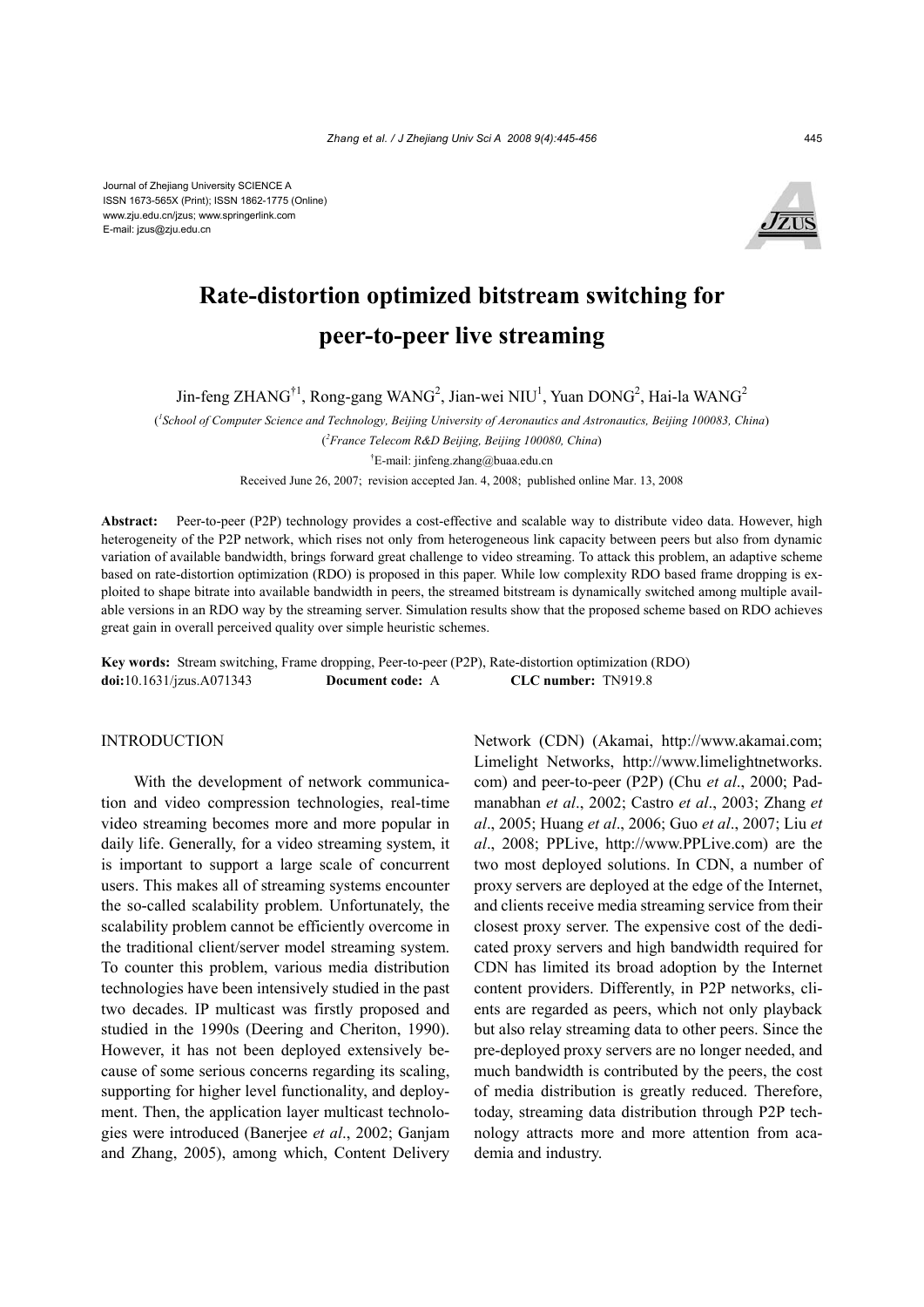However, P2P video streaming systems pose very different challenges from the traditional client/server streaming systems. On one hand, in P2P streaming system, media data are distributed through one or more multi-hop path(s) from the streaming server to the peers, and high heterogeneity and high dynamics exist in the hop links of the multi-hop paths. The high heterogeneity leads to the existence of some peers whose bandwidth is insufficient to support high quality video, while the high dynamics, especially the unpredictable disconnection of some peers, results in packet loss or too late arrival. What is more, the multi-hop transmission method tends to increase the end-to-end delay, compared with the traditional single hop method. On the other hand, video streaming data have the characteristics of high bitrate, delay sensitivity and loss sensitivity, which make it very challenging to provide high-quality video streaming service in P2P networks.

The overlay of a P2P network can be constructed as a tree, mesh or other hybrid structure. Since "tree" is perhaps the most natural structure and it does not suffer from a latency-overhead tradeoff, it is adopted in the vast majority of the proposals up to date (Chu *et al*., 2000; Liu *et al*., 2008). To exploit the bandwidth diversity in the P2P network, multi-tree overlay has been presented (Padmanabhan *et al*., 2002; Castro *et al*., 2003). In this paper, adaptive video streaming over the single tree structure overlay is studied, and extending it to the multi-tree overlay will be a part of our future work.

To cope with the bandwidth heterogeneity of the clients in the traditional client/server video streaming system, a few of rate adaptation schemes are proposed, including rate control (Li *et al*., 2003), transcoding (Vetro *et al*., 2003), scalable video coding (Schwarz *et al*., 2007), bitstream switching (Krasic *et al*., 2003), and rate shaping (Chakareski *et al*., 2005; Tu *et al*., 2006), etc. Rate control requires so much computation from the streaming server that it is difficult to concurrently support a large scale of clients. What is more important, rate control cannot be applied in the streaming systems in which the bitstreams are compressed off-line. Though transcoding involves lower complexity than rate control, it is still too complex to be applied in a peer with low computation capability. Even though scalable video coding provides inherent priorities among the compressed video data which in

turn provides a natural method for selecting which portions of the compressed data to transmit while meeting the transmission rate constraints, it still has high decoding complexity, which makes it not very suitable for the peers with limited computation and memory resources. Moreover, scalable video coding loses 1~2 dB in compression efficiency compared with traditional single layer coding (Schwarz *et al*., 2007). Up to now, scalable video coding has not been extensively adopted in real streaming systems. On the other hand, bitstream switching and rate shaping are broadly adopted in practical streaming systems due to their simplicity and high efficiency.

Several rate adaptation schemes combining bitstream switching and rate shaping have been proposed in literature (Schierl and Wiegand, 2004; Stockhammer *et al*., 2006). The existing work mainly focuses on rate adaptation in traditional video streaming scenarios where the streaming server and client communicate directly through one hop connection. For each client, an instance of rate adaptation algorithm is independently performed by the streaming server, and in turn the optimal bitstream to transmit is independently determined. However, the network topology of a P2P system is generally much more complex than that of a traditional system. Most peers cannot directly connect to the streaming server and the multi-hop transmission is involved. In order to maximize the overall video quality of peers in the network, it is not enough to determine the best bitstream by considering only the peers which directly connect to the streaming server by one-hop connection. Fortunately, a peer acts as not only a client but also a server, which makes the stream scheduling algorithms performed in a streaming server can also be applied in peers to further improve the system's overall performance.

In this paper, we firstly propose an adaptive scheme combining bitstream switching and rate shaping for tree-structure P2P overlay. The proposed scheme is to maximize the overall perceived quality in peers, which is achieved by collaboration among the streaming server and peers. The streaming server dynamically selects an optimal bitstream from available bitstreams according to current network condition in the overlay, and disseminates the selected bitstream over the overlay. Before relaying the video data, each peer drops some frames in a rate-distortion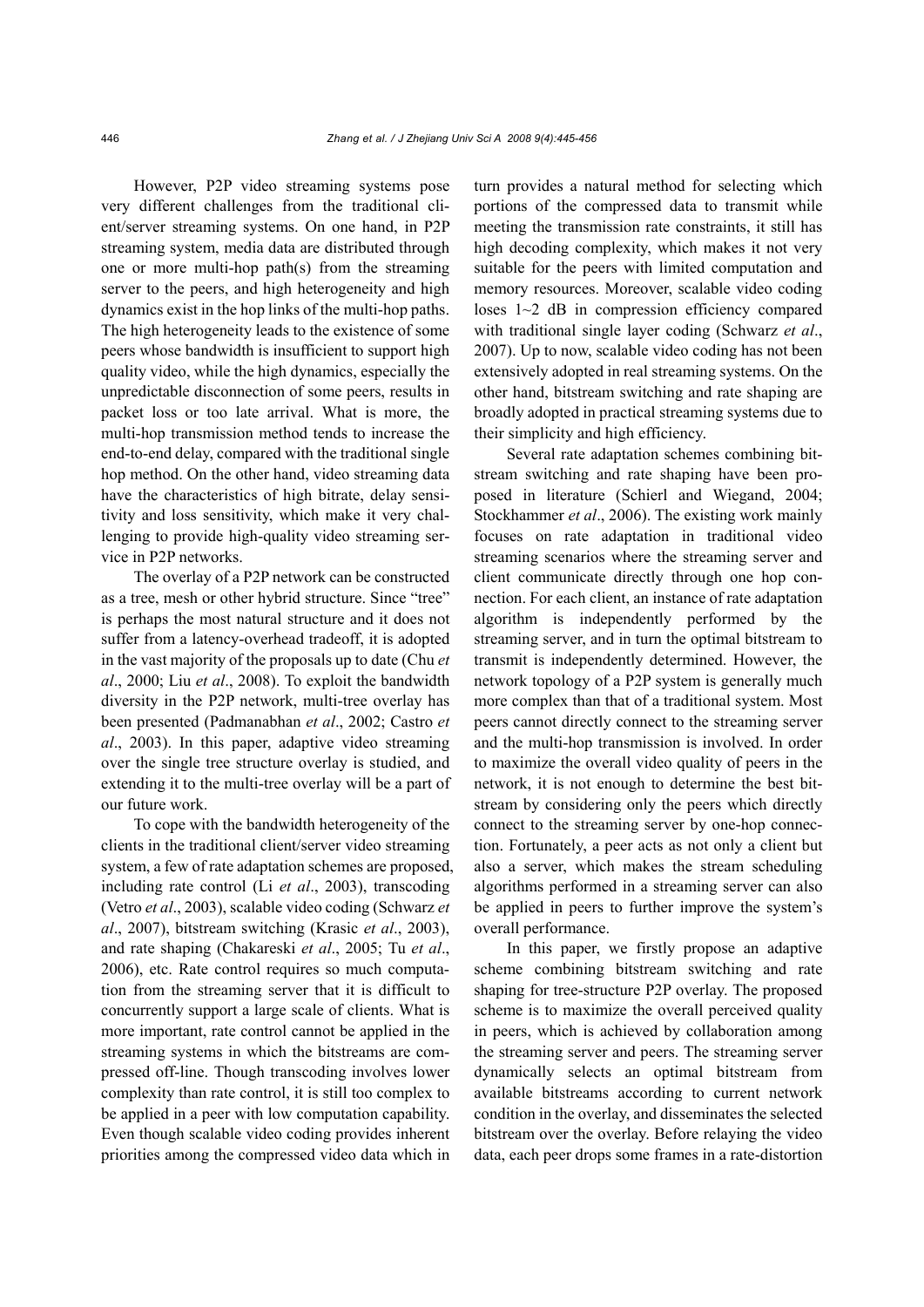optimized way to meet the constraints on the available output link bandwidth and the transmission delay.

The rest of the paper is organized as follows. The problem of optimal bitstream selection for treestructure overlay and the proposed system model are introduced in Section 2. In Section 3, a single frame dropping module is modeled as a filter, and the rate-distortion optimized frame dropping problem is solved by a low complexity greedy algorithm. In Section 4, the problem of optimal bitstream selection is solved as a series of single frame dropping problems, and complexity issue of the presented solution is also addressed. In Section 5, simulation results are provided and analyzed to verify the performance of the proposed solution. Finally, Section 6 concludes this paper.

# PROBLEM AND SYSTEM MODEL

#### **Bitstream selection problem**

The bitstream selection problem for treestructure overlay (BSP-TO) can be described as: among the available multiple bitstreams in the streaming server, which one should be distributed to maximize the overall perceived quality of peers in the overlay?

It is easy to get two simple heuristic solutions for solving the BSP-TO. The first solution, named the minimal rate transmission (MinRate), is that the server sends the bitstream with the rate no more than and as close as possible to the minimal available transmission bandwidth among the hops. Apparently, MinRate scheme tends to waste many resources in the hops with higher bandwidth. The other solution is called the maximal rate transmission (MaxRate). In the MaxRate scheme, the streaming server sends the bitstream with the rate less than and closest to the available bandwidth of the hop from the streaming server to its direct child node, and the intermediate peers perform rate adaptation to shape the bitrate when necessary. Although the MaxRate scheme maximizes the usage efficiency of the network resources, it also cannot guarantee to achieve the best overall perceived quality, which will be shown in Section 5.2.

In this paper, the RDO method is exploited to solve the BSP-TO. The system model is presented in the rest of this section, and the problem is formulated and solved in the subsequent sections.

### **System model**

# 1. System architecture

The architecture of the tree-structure P2P streaming system is shown in Fig.1. The overlay is a tree rooted at the streaming server, and it is composed of multiple sub-trees rooted at the direct children of the streaming server. For example, there are two sub-trees in the overlay in Fig.1, which root at nodes N1 and N5. We assume that the output bandwidth of the streaming server is much higher than that of the peers, and that the optimal bitstream for each sub-tree is independently determined by the streaming server. According to the variation of network conditions in a sub-tree, the streaming server dynamically switches the streamed bitstream among the multiple available bitstreams to maximize the overall perceived quality of the peers in the sub-tree.



**Fig.1 Architecture of the tree-structure P2P streaming system**

#### 2. Streaming server

The basic building blocks in the streaming server are illustrated in Fig.2. Before streaming, every video program is encoded into multiple bitstreams with different bitrates, which are represented as S1, S2, …, etc. In addition, the side information, named as rate-distortion hint tracks (RDHTs), is generated for each bitstream (Chakareski *et al*., 2005; Stockhammer *et al*., 2006; Tu *et al*., 2006). The side information mainly includes size and importance of each frame in the bitstream. The Network Prober (NP) is responsible for periodically collecting network parameters of the hops in the overlay. The Stream Switcher (SS) periodically selects the optimal bitstream to transmit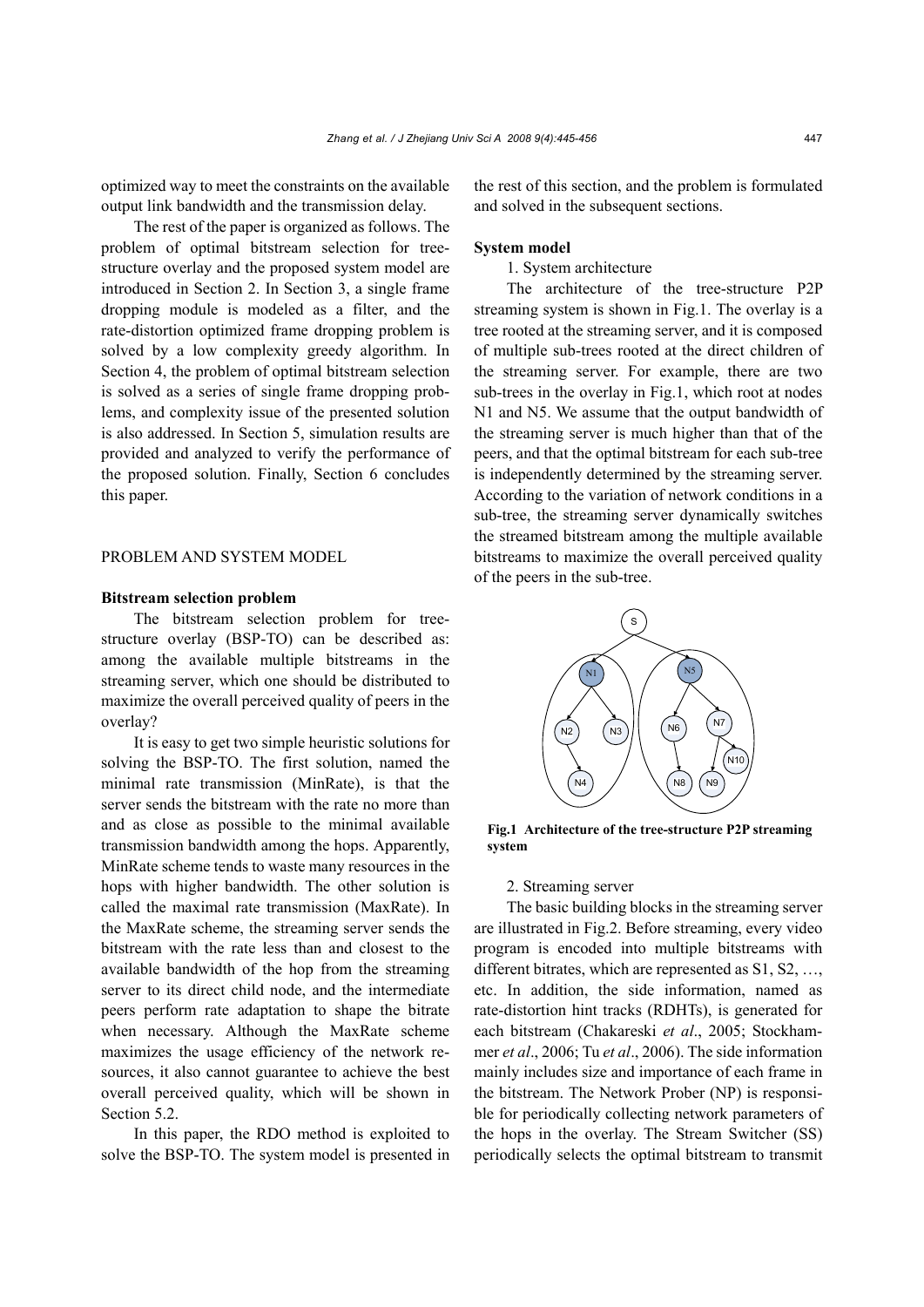among the available bitstreams according to RDHTs and the probed network parameters. The Frame Dropper (FD) selectively drops frames to adapt the output bitrate when necessary. The Streamer is responsible to packetize and send video data.



**Fig.2 Basic building blocks in the streaming server**

## 3. Peer

The basic building blocks in a peer are shown in Fig.3. A peer assigns a pair of NP and FD to each direct child. Each NP periodically collects the network parameters of the hops in the sub-tree rooted at the direct child to which it is assigned, and then sends the probed results to the peer's parent. Similar to the FD in the streaming server, an FD in a peer shapes the bitrate of bitstream into available transmission bandwidth of the direct child it is assigned to. The FDs are linked into a chain by decreasing order of output bitrates. The output of each FD is not only streamed to the direct child peer the FD is responsible for, but also sent into its next FD in the peer. By this way, each FD's rate shaping is based on that of its preceding FD, which eliminates much redundant computation for intermediate peers with multiple direct children.



**Fig.3 Basic building blocks in the peer**

#### 4. Network prober

An NP has two functions. Firstly, it periodically probes the network parameters of the hop from the node to the direct child it is responsible for. Three network parameters, including packet loss rate, round trip time and available bandwidth, are probed as follows. Once a peer successfully receives a data packet from its parent, it will send back an acknowledgment (ACK) of a correctly transmitted packet by an RTCP receiver report to its parent. According to the number of sent packets and that of received ACKs, the packet loss rate can be obtained. Small size packets are periodically sent to probe the round trip time. Based on the propped packet loss rate and round trip time, the available bandwidth is calculated by the TCPfriendly bandwidth formula (Floyd *et al*., 2000). Secondly, an NP collects the network parameters of all the hops in the sub-tree rooted at the direct child it is responsible for, and then sends the collected network parameters to the NP constructed for it in its parent node.

Each single hop in the overlay is represented by a five-tuple (*PIDi*, *CIDi*, *Bi*, *Pi*, *RTTi*), *i*=1,2,…,*M*.  $PID_i$  and  $CID_i$  are the identifiers of the parent peer and the child peer, respectively;  $B_i$ ,  $P_i$  and  $RTT_i$  respectively indicate the available bandwidth, the packet loss rate and the round trip time; *M* is the count of hops in the overlay. As mentioned previously, the parameters of the hops are periodically updated by NPs to reflect the variation in the overlay.

In this paper, we assume that the overlay network is dynamically optimized by P2P protocols such as PeerCast (Deshpande *et al*., 2001) and ZigZag (Tran *et al*., 2003) according to the network condition, so that the available transmission bandwidth of the hop decreases as the distance between the hop and the server increases.

# FRAME DROPPER

An FD can be regarded as a filter as in Fig.4. The filter's input is the available or received video data, and its output is a subset of the input video data. The input bandwidth  $B_{\text{in}}$  and output bandwidth  $B_{\text{out}}$ are also provided to an FD by its corresponding NP. As a result of overlay optimization,  $B_{\text{out}}$  is generally no more than  $B_{\text{in}}$ . So the task of an FD is to extract the output video data to maximize the reconstructed video quality under the rate constraint of  $B_{\text{out}}$ .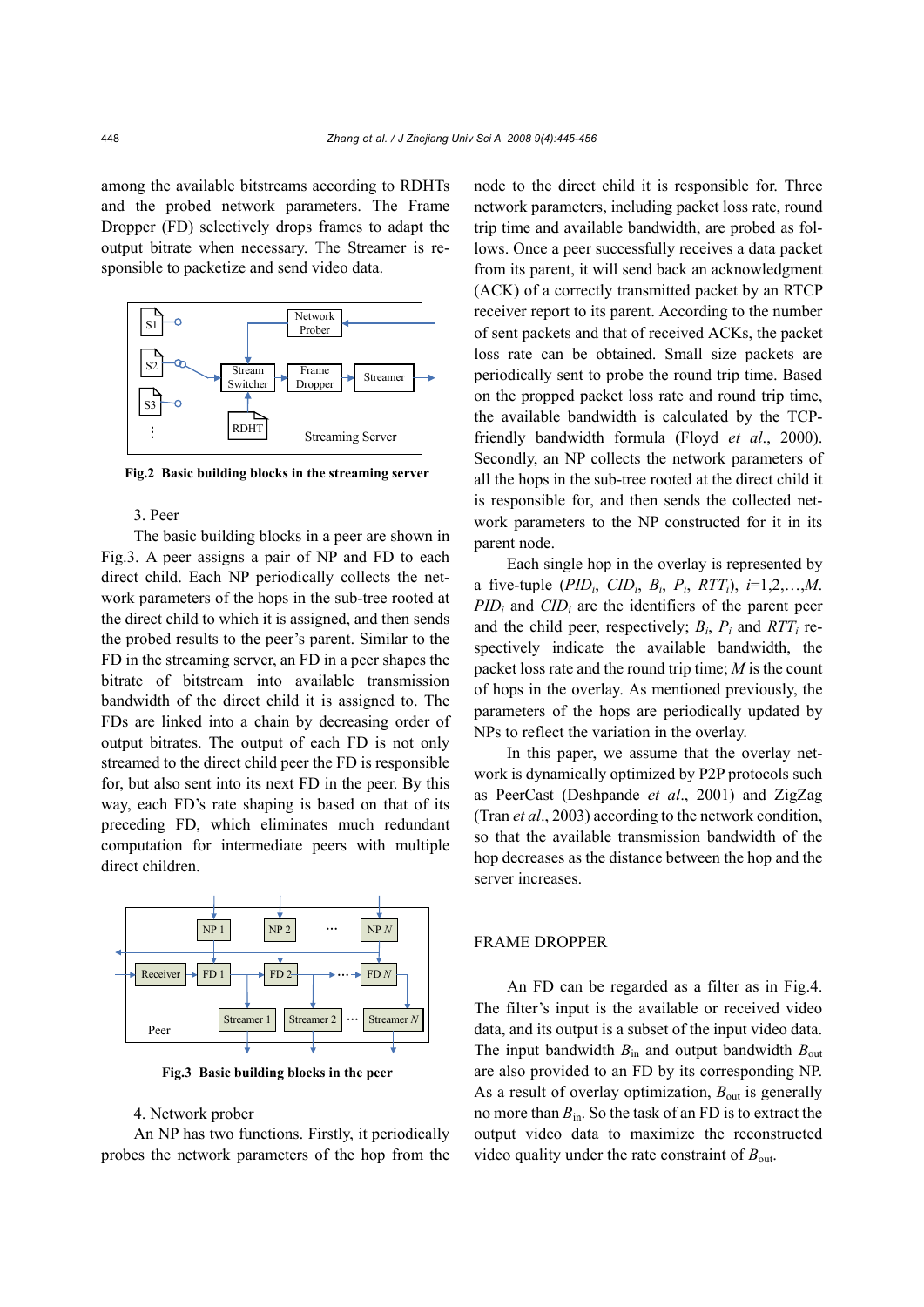

**Fig.4 Frame dropper model**

To calculate the output video quality of an FD, the term of importance is defined for each frame. For the *j*th frame in the video stream with version  $v$ , the importance for the quality of the reconstructed video stream is denoted by  $I(j, v)$ .  $I(j, v)$  is the total quality increase of the reconstructed video when the *j*th frame is correctly decoded, and

$$
I(j, v) = \frac{1}{L} \Big[ Q(f_j, f'_{j, v}) - Q(f_j, f'_{c(j), v}) \Big] +
$$
  

$$
\frac{1}{L} \sum_{\substack{k=j+1 \\ j \to k}}^{L} \Big[ Q(f_k, f'_{j, v}) - Q(f_k, f'_{c(j), v}) \Big], \quad (1)
$$

where *L* is the number of frames in the video sequence; *f* and *f'* represent the original frame and its reconstruction, respectively;  $Q(f, f')$  is the quality measure reflecting the distortion when presenting *f* by  $f'$ ;  $j \mapsto k$  means  $f_k$  is eventually concealed by  $f_i$ ;  $c(j)$ represents *fj*'s concealment frame, and *c*(0) represents the default image, e.g., the grey image.

The dropping pattern is defined as a vector *π* with *L* elements.  $\pi(i)$  is the *j*th element of vector  $\pi$ , which is 0 when the *j*th frame is dropped, and 1 when the *j*th frame is maintained. Then the reconstruction quality of the bitstream  $S_v$  is obtained by

$$
Q(\pi, v) = Q_0 + \sum_{j=1}^{L} I(j, v) \pi(j) \prod_{\substack{m=1 \ m \prec j}}^{j-1} \pi(m),
$$
 (2)

where *L* is also the number of the frames in the video sequence,  $Q_0 = \sum_{j=1}^{L} Q(f_j, G) / L$  denotes the minimum quality when all the frames are presented as the default image, and  $m \prec j$  means that the *m*th frame is required to correctly decode the *j*th frame.

The problem of frame dropping is formulated into a constrained optimization problem described as

$$
\pi^* = \arg \max Q(\pi, \nu) \tag{3}
$$

subject to

$$
R(\boldsymbol{\pi}, v) = \sum_{j=1}^{n} \boldsymbol{\pi}(j) r(j, v) \leq B_{\text{out}}, \tag{4}
$$

where  $r(j, v)$  denotes the size of the *j*th frame in the video stream.

The constrained optimization problem of Eqs.(3) and (4) can be converted into a non-constrained optimization using a Lagrangian multiplier *λ* as

$$
\pi^* = \arg \max Q(\pi, v) + \lambda R(\pi, v).
$$
 (5)

Eq.(5) is resolved in a low complexity manner as follows. Generally, frames in a compressed video stream are organized in GOP (Group of Pictures) structure. For simplicity, the calculation of a frame's importance is performed independently for each GOP in this paper, and the *L* of Eq.(1) is set as the length of one GOP. Accordingly, the frame dropping process is also performed in the unit of GOP, and then the computing complexity is greatly reduced.

Applying frame dropping in peers results in that some peers cannot receive the whole bitstream data. When a frame is not available at the decoder in the decoding process, an error concealment method is required. In this paper, "freeze-picture" concealment approach is applied. That is, the dropped frame is represented by the timely nearest available frame. In the case of consecutive frames, concealment is applied recursively. Consequently, the concealment dependencies can be expressed by a directed acyclic graph. An example of frame decoding dependency graph and the corresponding concealment dependency graph is shown in Fig.5. The symbol G represents a standard presentation, e.g., a grey image, which occurs when an I frame is dropped. According to the frame concealment tree, each frame's concealment frame is determined, and then its importance is calculated by Eq.(1).



**Fig.5 (a) Frame decoding dependency graph; (b) Frame concealment dependency graph**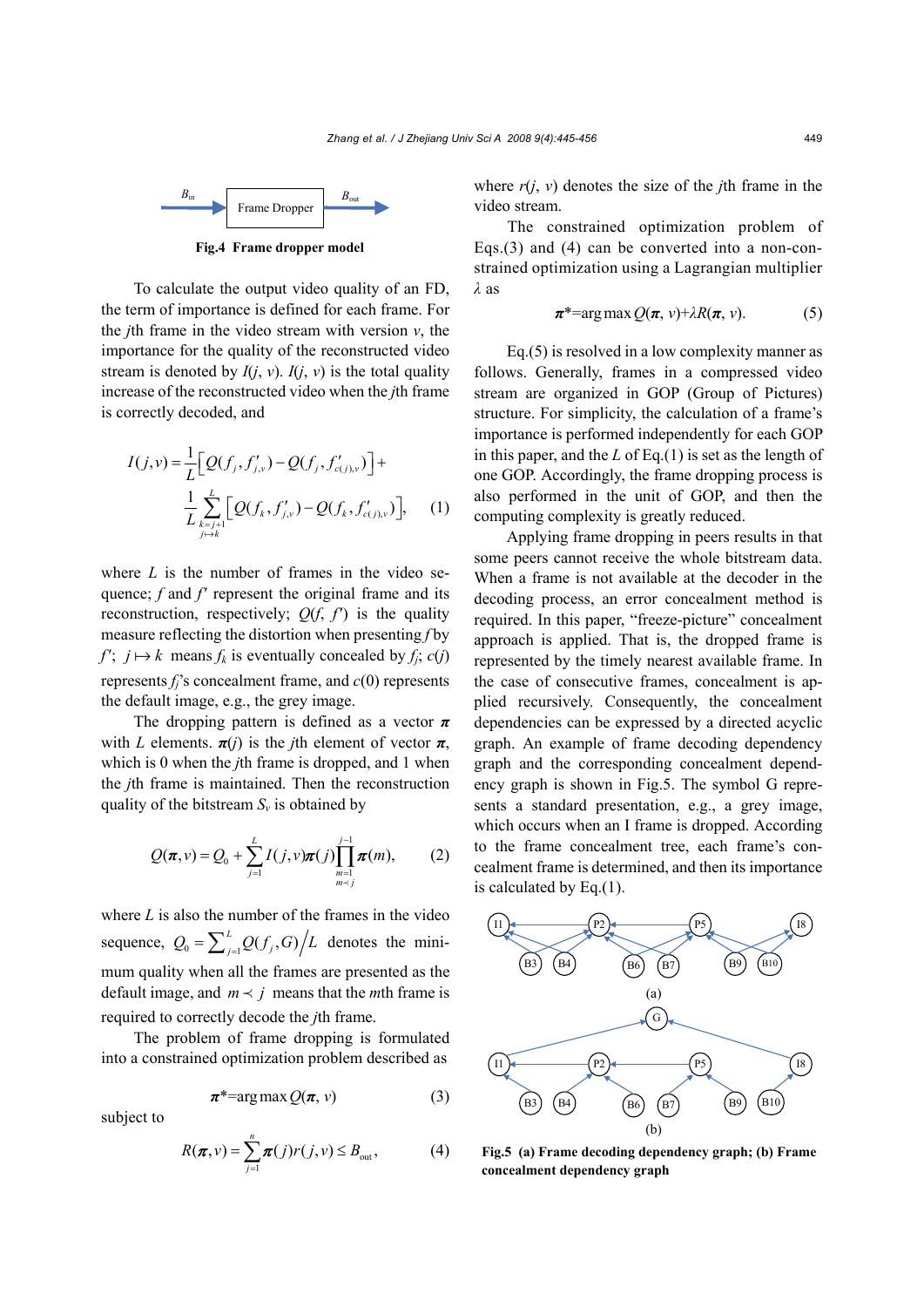To assure that a remained frame can be correctly decoded after the frame dropping process, all of its ancestors in the frame decoding dependency graph must also be remained. Hence, the solution to the optimization problem Eq.(5) can be regarded as a subset of frames in the bitstream, which maximizes the reconstruction quality of the video sequence under the constraints of meeting the target bitrate and keeping the remained frames decodable.

In the proposed algorithm, two frame sets, such as remained frame set and candidate frame set, are defined. The remained frame set consists of the frames which have been decided so far to be remained, and the candidate frame set consists of the frames under consideration whether they can be put into the remained frame set. The algorithm just greedily updates the two frame sets according to the side information until the available output bandwidth is used up. The frame dropping algorithm is described below:

Step 1: Performing initialization for related variables. For each frame, the utility of importance per bit is calculated as  $\lambda(j, v) = I(j, v)/r(j, v)$ ; the number of bits which can be used to transmit the GOP is calculated as  $C = B_{\text{out}} L/f$ , where  $B_{\text{out}}$  is the target bitrate, *L* is the number of frames in the GOP, and *f* is the frame rate; the remained frame set  $S_r$  is set to be empty, and the candidate frame set  $S_c$  is set to only include I frames.

Step 2: Moving a frame from  $S_c$  to  $S_r$ . Search for the frame *F* with the largest utility  $\lambda(F, v)$  among the frames whose sizes are not larger than *C* in  $S_c$ . If *F* is found, move *F* from  $S_c$  to  $S_r$ ; otherwise, go to Step 4.

Step 3: Updating related variables. Add frames satisfying the following conditions into  $S_c$ : the frame is not in  $S_r$  or  $S_c$ , and its ancestors in the decoding dependency graph are all in *S*r; subtract the size of frame *F* from the bits to transmit the GOP *C*,  $C=C-r(F, v)$ ; go to Step 2.

Step 4: Performing the frame dropping. Drop the frames which are now not in *S*r.

The algorithm's complexity is analyzed here. Assume the number of frames considered in the algorithm is *L*. The algorithm runs in loops. For each loop, a frame is put into the remained frame set. Thus, in the worst condition, the times of the required loops are *L*. In each loop, Steps 2~4 are performed. The complexities of Steps 2 and 3 are both *O*(*L*), and the complexity of Step 4 is *O*(1). Therefore, the proposed frame dropping algorithm has the complexity of  $O(L^2)$ .

# STREAM SWITCHER

As mentioned previously, before streaming, several compressed versions for a video sequence are prepared, which are denoted by  ${S_v}$ ,  ${v=1,...,V}$ . For each version of bitstream, side information is generated and stored in an RDHT, which includes frame size, decoding timestamp, frame importance, and dependencies among frames.

Based on the topology of a sub-tree and the bandwidth of its hops, a simulator of FD chain is constructed to simulate the real transmission in the sub-tree. As previously mentioned, each peer creates an FD chain to adapt the video rates to its children, and each child peer is associated with an FD. Through connecting all of the FDs in peers in the sub-tree by decreasing order in the output bandwidth, a big FD chain can be obtained. The big FD chain is called the FD chain of the sub-tree. An example of the construction for a sub-tree's FD chain is shown in Fig.6.



**Fig.6 FD chain for a general tree**

Each FD in a sub-tree is represented by a twotuple  $(PID_i, B_i)$ ,  $i=1, 2,..., M$ . *M* is the number of the peers in the sub-tree. *PIDi* and *Bi* indicate the *i*th FD's ID and output bandwidth, respectively. The model of the FD chain is shown in Fig.7. Note that *PIDi* is the ID of peer  $i$ , and  $B_i$  is the available receiving bandwidth of peer *i*.



**Fig.7 FD chain model**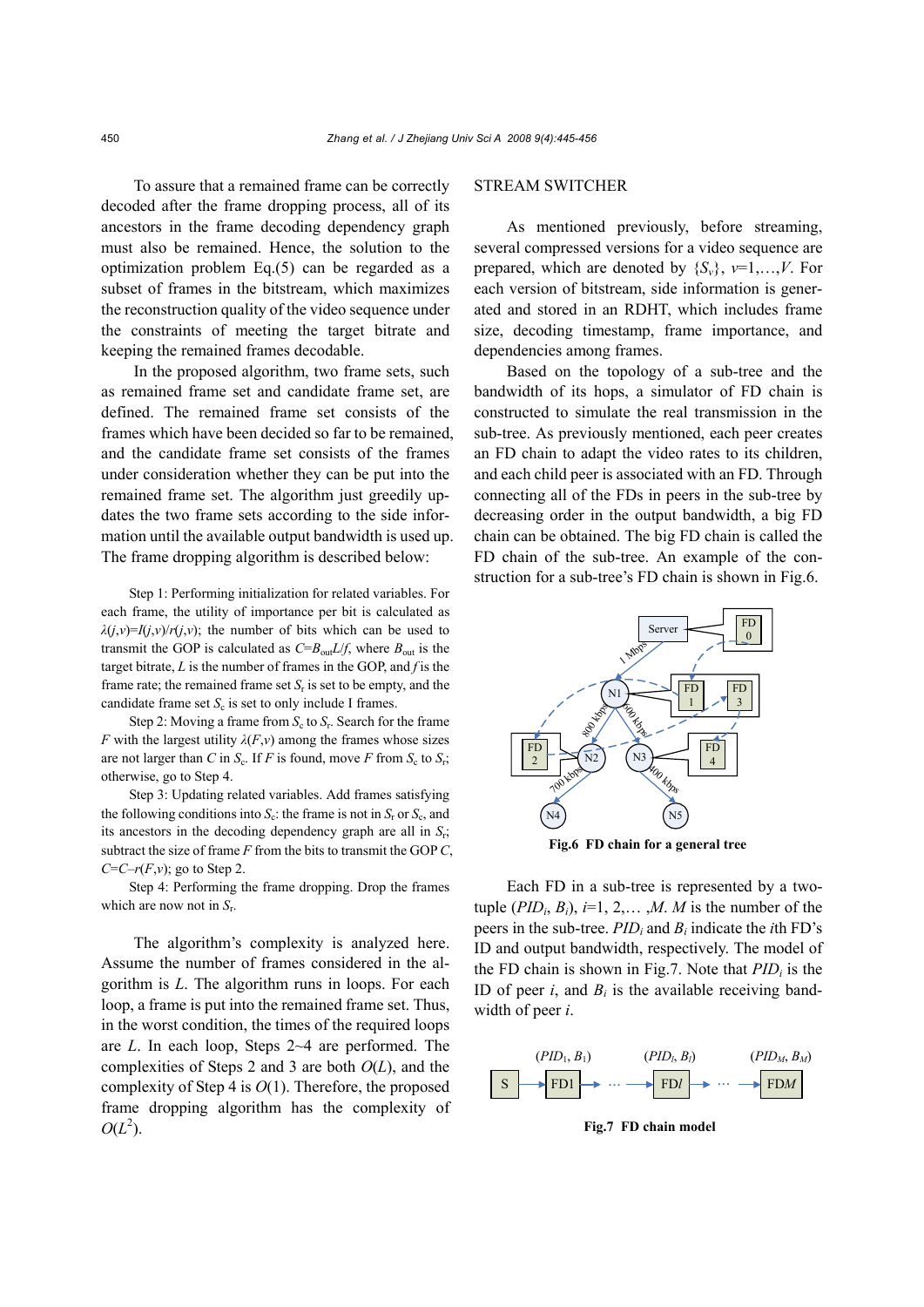To construct a simulator for an FD chain, the whole real FD chain is divided into several FD segments which contain one or more consecutive FDs, and each segment is implemented as one FD in the simulator. As shown in Fig.8, an FD chain simulator consists of a series of FDs, each of which is represented by a triple  $(N_l, B_l, W_l)$ ,  $l=1,2,...,N$ . *N* is the number of FDs in the simulator;  $N_l$ ,  $B_l$  and  $W_l$  indicate the *l*th FD's ID, output bandwidth, and weight, respectively.



**Fig.8 FD chain simulator**

The real FD chain is dived into segments by the following steps. Firstly, the number of FDs in the simulator *N* is determined by the available computational resource in the streaming server. Secondly, the range of the output bandwidth of the real FDs is determined and equally divided into *N* sections. Generally, if the output bandwidth range is  $[B_{\min}, B_{\max}]$ , the *l*th section is calculated as  $[B_{\text{max}} - l(B_{\text{max}} - B_{\text{min}})/N$ ,  $B_{\text{max}}-(l-1)(B_{\text{max}}-B_{\text{min}})/N$ ,  $l=1,2,...,N$ . Finally, the real FDs whose output bandwidth is in the *l*th section are represented by the *l*th FD in the simulator.

The output bandwidth of an FD in the simulator is the average output bandwidth of the real FDs in the segment it represents. And the weight of an FD in the simulator is calculated by

$$
W_l = M_l / M, \tag{6}
$$

where  $M_l$  is the number of the real FDs represented by the *l*th FD in the simulator, and *M* is the total number of the real FDs in the sub-tree.

When the video stream  $S_v$  is distributed over the sub-tree, the average quality of the outputs of the FDs in the simulator,  $O(v)$ , is used to predict the real average perceived quality of the peers in the sub-tree.  $Q(v)$  is calculated by

$$
Q(v) = \sum_{l=1}^{N} Q(N_l, v) W_l,
$$
 (7)

where  $Q(N_l, v)$  denotes the quality of the video output from the *l*th FD in the simulator.

According to the previous definitions and formulations, the problem of BSP-TO can be described as: which *v* from  ${S_v}$  can maximize  $O(v)$ ? And the problem can be formulated as

$$
v^* = \arg\max Q(v). \tag{8}
$$

According to Eq.(7), the problem Eq.(8) can be solved as multiple independent frame dropping problems. And the frame dropping problem can be further solved by the proposed algorithm in Section 3.

The complexity of the proposed solution to the problem Eq.(8) is determined by five factors, including the number of considered bitstreams *V*, the period of bitstream switching *T*, the number of the frames involved in the simulation *L*, the number of the FDs in the FD chain simulator *N*, and the complexity of the frame dropping algorithm. Actually, the trade-off between the complexity and performance can be achieved in the following aspects:

(1) The number of considered bitstreams *V*. In the practical streaming system, the number of the available bitstream versions for a video sequence is limited, for example, 4~6. When the available computation resource in the streaming server is scarce, the number of bitstream candidates can be reduced to lower the complexity.

(2) The period of bitstream switching *T*. To respond to the variation in the network condition as soon as possible, the optimal bitstream should be determined at any random access point, for example, once for a GOP. However, frequent running of the bitstream selection algorithm increases the burden of the streaming server. The parameter *T* can be adjusted to trade-off between the switching complexity and the response time to the network dynamics.

(3) The number of FDs in the FD chain simulator *N*. The FD chain simulator is an effective tool to scale the required computation in the optimal bitstream selection. An FD in the FD chain simulator can represent one or more real FDs, thus, the time of running frame dropping algorithm can be greatly reduced when necessary. Through adjusting the number of FDs in the simulator, the trade-off between the required computation and performance can be achieved. Besides, the FD chain simulator can be implemented as each FD stores some of intermediate results and feeds them into the FDs following it, and the following FD performs frame dropping based on the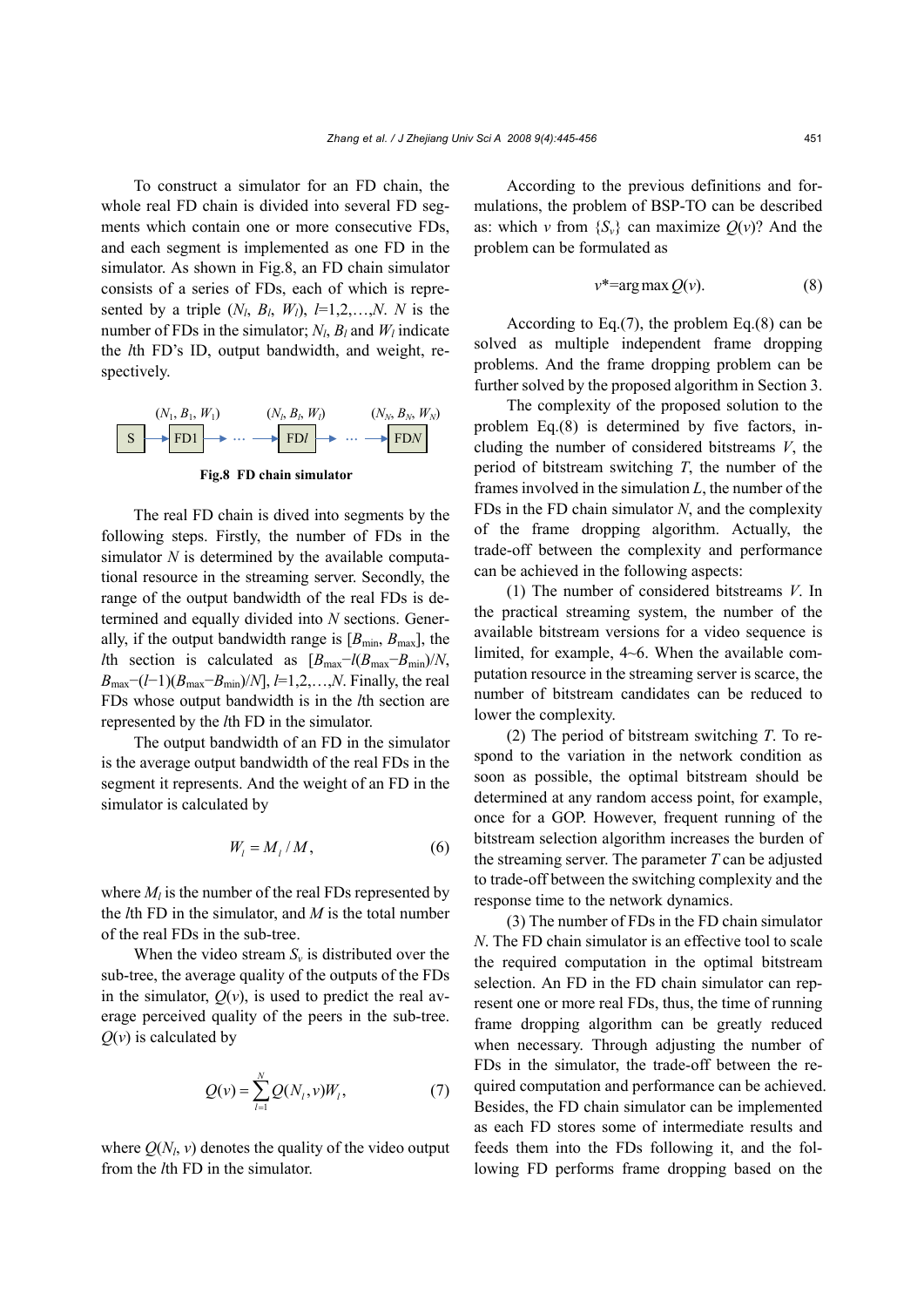information from the previous FDs. In this way, a following FD's work is based on that of the FDs previous to it, which can remove a great amount of redundant computation.

(4) The number of frames considered in the simulation *L*. To determine the best bitstream for time interval *T*, the more the number of frames is considered in the simulation, the more the accuracy of the simulation result is, and the more the computation is required. Therefore, the number of frames involved in the simulation should be skillfully decided to do a good trade-off between the complexity and the accuracy of bitstream selection.

In summary, the computation required by the bitstream switcher in the whole streaming process can be approximated as *O*[*V*×(1/*T*)×*N*×*L*×*L*]. Since *V* and *N* both can be defined as constants, the complexity of each run of the bitstream selection algorithm is at the same level as that of frame dropping, which is  $O(L^2)$ .

### SIMULATIONS AND ANALYSIS

#### **Simulation setup**

A simulation environment is constructed by C++ for the experiments. Simulations are run over a sub-tree with up to 1000 nodes. The actual number of peers participating in each simulation varies between 800 and 1000. The bandwidth of the hops in the sub-tree distributes in the scope [175, 725] kbps. The nodes are divided into 11 groups according to their receiving bandwidth, and the nodes with receiving bandwidth in the scope [725−50*i*, 725−50(*i*−1)],  $i=1, 2, \ldots, 11$ , are placed into the *i*th node group. Accordingly, the FDs of each node group are represented by an FD in the FD chain simulator in the stream switcher.

Three common intermediate format (352×288) test video sequences, News, Foreman and Bus are used. The sequences are encoded at 30 frames/s with JM 11.0 at different rates. The encoding structure is IBBPBBPBB, the length of GOP is 15, the number of B frames between adjacent I/P frames is 2, and every I frame is encoded as an IDR frame. The bitrate of a bitstream is controlled by QP in the encoding process, and each sequence is encoded into 7 bitstreams with bitrates from 180 kbps to 700 kbps. The bitrates of the bitstreams used in the simulations are shown in Table 1.

**Table 1 Bitrates of the bitstreams in simulation (kbps)**

| No. | News | Foreman | Bus |
|-----|------|---------|-----|
|     | 672  | 700     | 654 |
| 2   | 598  | 604     | 569 |
| 3   | 488  | 520     | 425 |
| 4   | 387  | 397     | 326 |
| 5   | 347  | 297     | 252 |
| 6   | 255  | 262     | 219 |
|     | 184  | 181     | 192 |

In the following figures, symbol "S" represents the streaming server, "N*i*" represents the average of the evaluated metric for the nodes in the *i*th node group, "avg" represents the average of the evaluated metric for all the nodes in the sub-tree, and "S*v*" represents the bitstream with No.*v*.

# **Optimal bitstream for streaming over static P2P networks**

In the experiment, the simulations are run over a static network environment. The bandwidths of the hops in the sub-tree are equally distributed in the scope [175, 725] kbps, and they are kept static in the whole simulation process. Each of the bitstreams of the three sequences is independently streamed over the sub-tree, and the frame dropping algorithm proposed in Section 3 is applied when the rate adaptation is needed. The average perceived quality of each node group and the average quality of all the nodes in the sub-tree are shown in Fig.9. For every sequence, the average perceived quality of all the nodes has a similar apparent trend that firstly increases up to the best quality and then decreases along with the decrease of bitstream bitrate. The bitstream producing the best perceived quality is neither the bitstream with the maximal bitrate, nor the one with the minimal bitrate. For News, Foreman and Bus, the best average quality is achieved at S5, S4 and S4, respectively. And for the three sequences, the best qualities achieved by the optimal bitstreams are higher than the corresponding worst ones by 3.3, 3.7 and 2.5 dB, respectively.

# **Bitstream switching for streaming over static P2P networks**

In this experiment, the static network environment applied in Section 5.2 is also adopted. Three streaming schemes are compared in the throughputs and the perceived qualities in the peers. The first one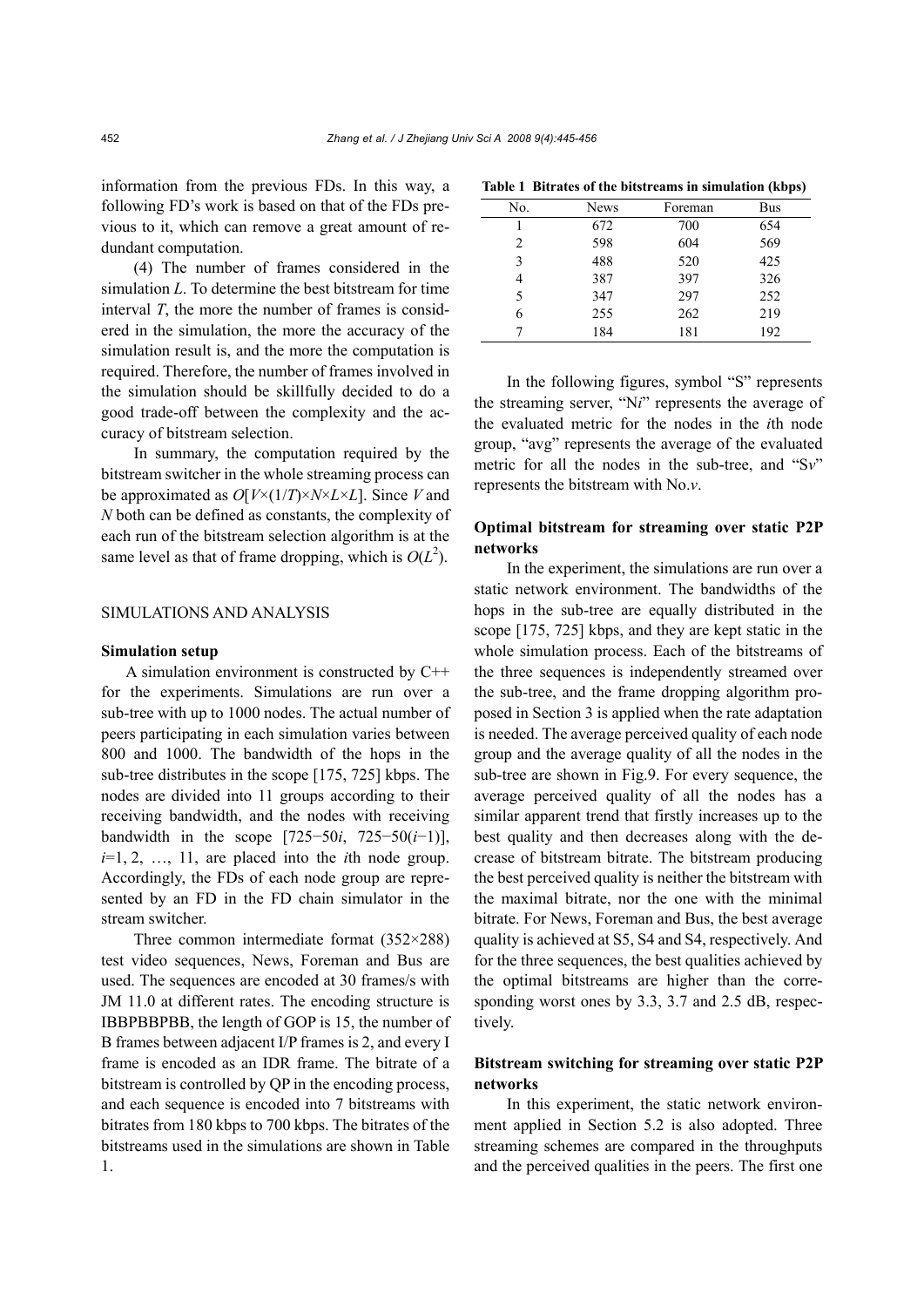

**Fig.9 Perceived qualities in the nodes when each bitstream is independently streamed. (a) News; (b) Foreman; (c) Bus** 

is the proposed Optimized scheme, and the other two are MaxRate and MinRate. In the proposed Optimized scheme, the FDs in each node group are represented by an FD in the FD chain simulator. In the MaxRate scheme, the frame dropping algorithm proposed in Section 3 is also exploited to implement rate adaptation.

The throughputs averaged over node groups are shown in Fig.10. A peer's throughput means the rate in which the peer receives video data. BW represents the available bandwidth for the peer to receive data. It can be seen that the MaxRate scheme maximizes the throughputs, while the MinRate scheme minimizes the throughputs, and the Optimized scheme achieves



**Fig.10 Throughputs in the nodes in static network environment. (a) News; (b) Foreman; (c) Bus** 

the throughputs at a medial level between those two schemes.

The perceived qualities of peers averaged over node groups are shown in Fig.11. For the MaxRate scheme, the perceived quality in a peer decreases with the decrease of the receiving bandwidth of the peer. However, the perceived quality in the low bandwidth peer is very poor. Especially, no frame is received by some leaf nodes when News is streamed with the MaxRate scheme. For the MinRate scheme, the perceived quality in a peer keeps at a low and constant level. For the Optimized scheme, the perceived quality in a peer is more stable and better than that of the MaxRate scheme, and is much better than that of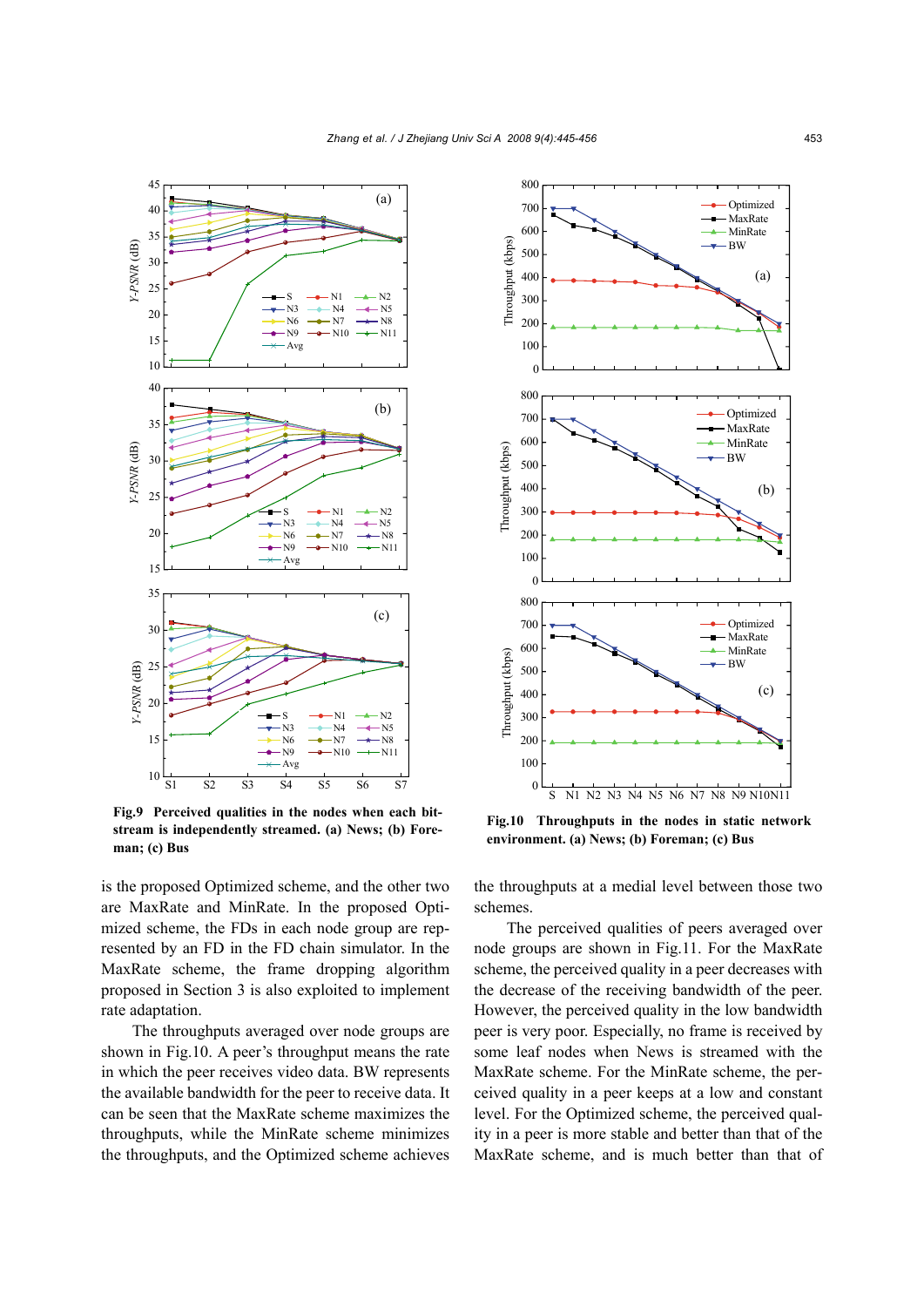MinRate scheme in most peers. Averagely, the Optimized scheme outperforms about 3 dB over the MaxRate scheme and about 1.5 dB over the MinRate scheme in perceived video quality of peers. It is interesting that the best video quality is obtained by the



**Fig.11 Perceived qualities in the nodes in static network environment. (a) News; (b) Foreman; (c) Bus** 

Optimized scheme, although its bandwidth usage is much lower than that of the MaxRate scheme.

# **Bitstream switching for streaming over dynamic P2P networks**

In this experiment, the Optimized scheme, MaxRate scheme and MinRate scheme are compared in a dynamic network environment instead of the static one in Sections 5.2 and 5.3. The three video sequences are streamed for 50 s respectively. The bandwidth of peers changes every 10 s. The ratio of the number of nodes in each group and that of all the nodes in the sub-tree over time is shown in Table 2.

When the video sequences are streamed with each scheme, average perceived quality of peers over time is shown in Fig.12. It is interesting that the MaxRate scheme gets better quality than the MinRate scheme for low motion sequence News, while it gets worse quality than the latter for fast motion sequence Foreman. And for the sequence Bus, the MaxRate scheme is inferior to the MinRate scheme in the early streaming process, and is superior to the MinRate scheme in the later process. This can be explained by that for low motion sequence spatial information contributes more than temporal information to the perceived video quality, and for high motion sequence temporal information contributes more than spatial information. On one hand, the MaxRate scheme tends to drop more frames but the spatial quality of the retained frames is higher, it places more weight on spatial information. On the other hand, the MinRate scheme tends to drop fewer frames but the spatial quality of the retained frames is lower, it places more weight on temporal information. With the help of RDO, the Optimized scheme can optimally allocate available bandwidth between spatial and temporal information, it gains over the MaxRate scheme and the MinRate scheme in perceived quality over all the peers and sequences.

Time (s) N1 N2 N3 N4 N5 N6 N7 N8 N9 N10 N11  $0 \rightarrow 9$  0 0 0 0 0 0 0 20 20 20 20 20 10~19 0 0 0 20 20 20 20 20 0 0 0 20~29 20 20 20 20 20 0 0 0 0 0 0 30~39 20 0 0 0 20 20 20 20 0 0 0

40~49 20 0 0 0 0 0 0 20 20 20 20

**Table 2 Distribution of the nodes in the groups over time (%)**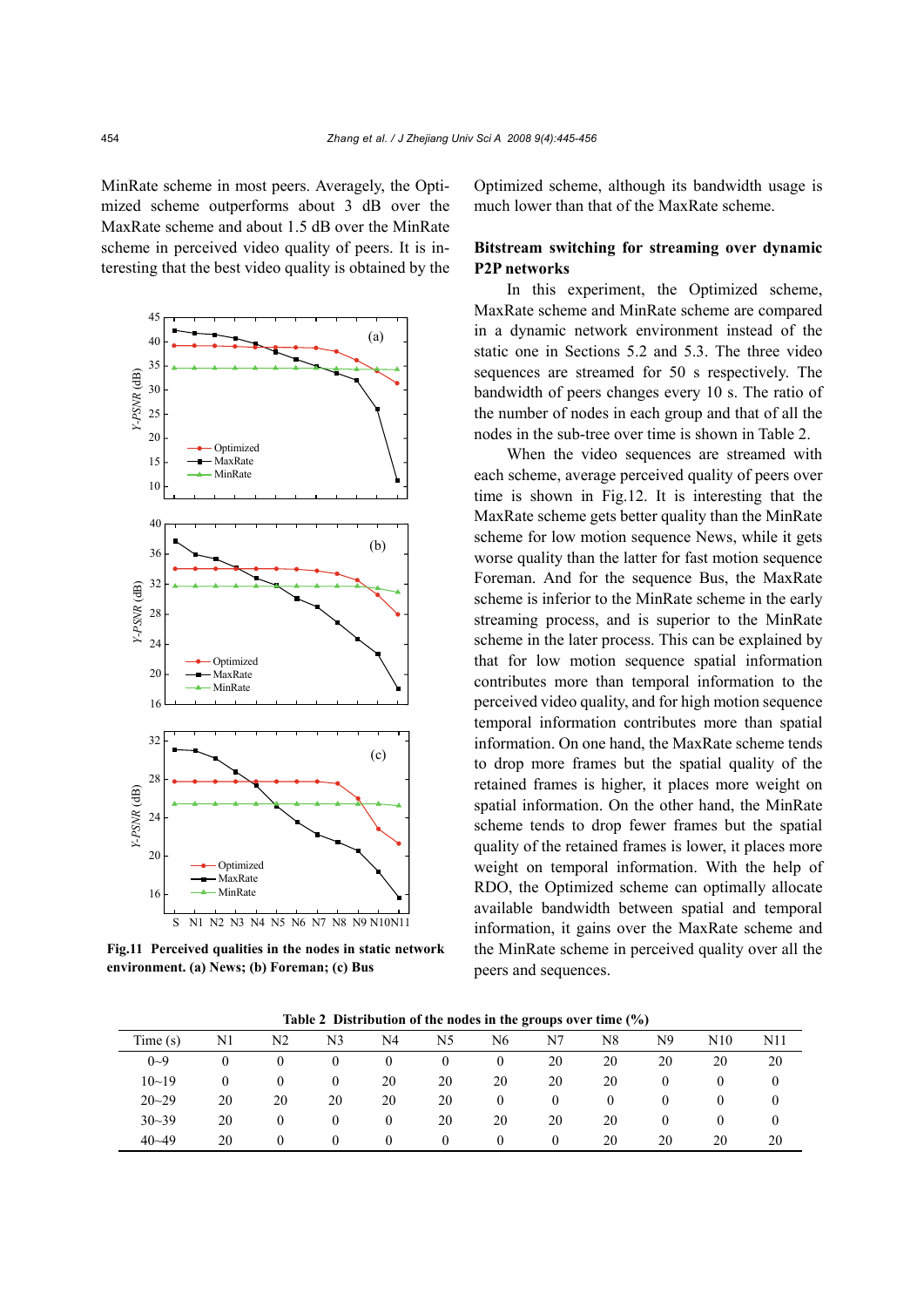

**Fig.12 Perceived qualities in the nodes over time in dynamic network environment. (a) News; (b) Foreman; (c) Bus** 

#### **CONCLUSION**

In this paper, a rate-distortion optimized video streaming scheme combining bitstream switching and frame dropping is proposed to cope with the heterogeneity and dynamics of a P2P streaming system. The streamed bitstream is dynamically switched among multiple available versions by the streaming server, and the rate of bitstream is adapted with frame dropping by peers. Both of bitstream switching and frame dropping are performed in a rate-distortion optimized way. Simulation results show that the proposed scheme achieves greater gain in the perceived quality

than simple heuristic streaming schemes do.

More importantly, a framework to cope with the heterogeneity in P2P live streaming network is proposed. With the help of FD module, the peer is endowed with the ability to adapt the video rate to the heterogeneous and dynamic network conditions. Other advanced rate adaptation techniques, such as data partition based packet dropping or scalable video coding (SVC), can be easily integrated into the proposed framework by just replacing the FD module with a new rate adaptation module.

In the future, we will investigate the scheme of multi-bitstream simulcasting (Liu *et al*., 2006) in the overlay to improve the bandwidth utilization efficiency in high bandwidth hops. Furthermore, single-tree overlay will be extended to multi-tree overlay to improve both error resilience to network dynamics and bandwidth utilization efficiency.

#### **References**

- Banerjee, S., Bhattacharjee, B., Kommareddy, C., 2002. Scalable application layer multicast. *ACM SIGCOMM Computer Commun. Rev.*, **32**(4):205-217. [doi:10.1145/ 633025.633045]
- Castro, M., Druschel, P., Kermarrec, A.M., Nandi, A., Rowstron, A., Singh, A., 2003. SplitStream: High-Bandwidth Multicast in Cooperative Environments. Proc. 9th ACM Symp. on Operating Systems Principles, p.298-313. [doi:10.1145/945445.945474]
- Chakareski, J., Apostolopoulos, J.G., Wee, S., Tan, W., Girod, B., 2005. Rate-distortion hint tracks for adaptive video streaming. *IEEE Trans. on Circuits Syst. Video Technol.*, **15**(10):1257-1269. [doi:10.1109/TCSVT.2005.854227]
- Chu, Y.H., Rao, S.G., Zhang, H., 2000. A case for end system multicast. *ACM SIGMETRICS Performance Evaluation Review*, **28**(1):1-12. [doi:10.1145/345063.339337]
- Deering, S., Cheriton, D., 1990. Multicast routing in datagram Internet works and extended LANs. *ACM Tran. on Computer Syst.*, **8**(2):85-110. [doi:10.1145/78952.78953]
- Deshpande, H., Bawa, M., Hector, G.M., 2001. Streaming Live Media Over a Peer-to-Peer Network. Stanford Database Group Technical Report (2001-20).
- Floyd, S., Handley, M., Padhye, J., Widmer, J., 2000. Equation-based Congestion Control for Unicast Applications. ICSI Technical Report (TR-00-03).
- Ganjam, A., Zhang, H., 2005. Internet multicast video delivery. *Proc. IEEE*, **93**(1):159-170. [doi:10.1109/JPROC.2004. 839602]
- Guo, P.H., Yang, Y., Li, X.Y., 2007. A P2P streaming service architecture with distributed caching. *J. Zhejiang Univ. Sci. A*, **8**(4):605-614. [doi:10.1631/jzus.2007.A0605]
- Huang, C., Chou, P.A., Li, J., Zhang, C., 2006. Adaptive peer-to-peer streaming with MutualCast. *J. Zhejiang Univ. Sci. A*, **7**(5):737-748. [doi:10.1631/jzus.2006.A0737]